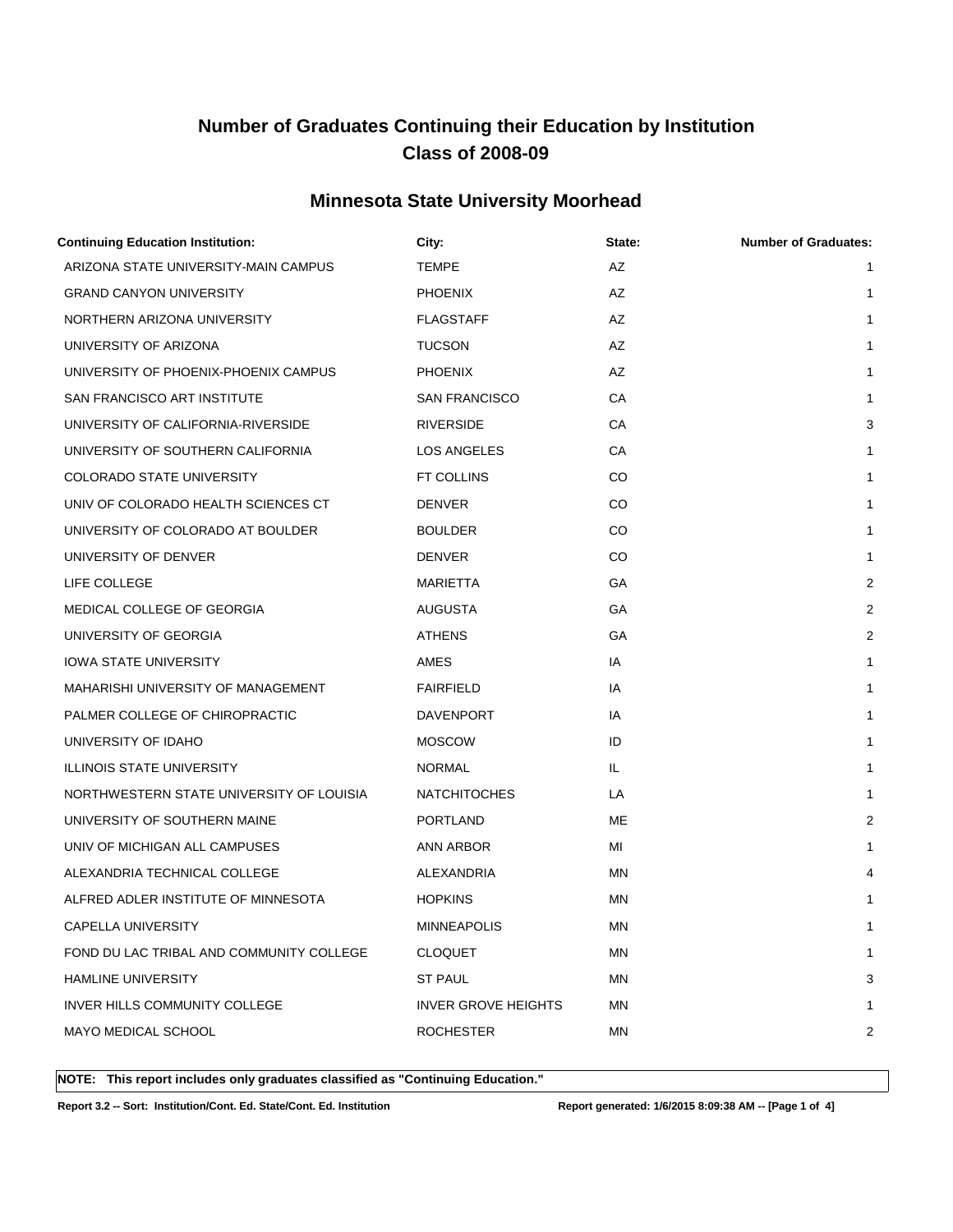### **Minnesota State University Moorhead**

| <b>Continuing Education Institution:</b> | City:                | State:    | <b>Number of Graduates:</b> |
|------------------------------------------|----------------------|-----------|-----------------------------|
| MINNESOTA STATE COMM & TECH COLLEGE      | PERHAM               | <b>MN</b> | 3                           |
| MINNESOTA STATE UNIVERSITY MOORHEAD      | <b>MOORHEAD</b>      | MN        | 96                          |
| NORTHWESTERN HEALTH SCIENCES UNIVERSITY  | <b>BLOOMINGTON</b>   | <b>MN</b> | 3                           |
| SAINT MARYS UNIVERSITY OF MINNESOTA      | <b>WINONA</b>        | ΜN        | 1                           |
| SOUTHWEST MINNESOTA STATE UNIVERSITY     | MARSHALL             | MN        | 1                           |
| ST CATHERINE'S UNIVERSITY                | <b>ST PAUL</b>       | <b>MN</b> | 1                           |
| ST. CLOUD STATE UNIVERSITY               | ST. CLOUD            | MN        | 2                           |
| UNIVERSITY OF MINNESOTA TWIN CITIES      | <b>MINNEAPOLIS</b>   | ΜN        | 8                           |
| UNIVERSITY OF MINNESOTA-DULUTH           | <b>DULUTH</b>        | <b>MN</b> | 3                           |
| UNIVERSITY OF ST THOMAS                  | <b>ST PAUL</b>       | ΜN        | 1                           |
| <b>MISSOURI STATE UNIVERSITY</b>         | SPRINGFIELD          | МO        | 1                           |
| UNIVERSITY OF MISSOURI ALL CAMPUSES      | <b>COLUMBIA</b>      | <b>MO</b> | 2                           |
| <b>WEBSTER UNIVERSITY</b>                | ST LOUIS             | МO        | 1                           |
| MISSISSIPPI COLLEGE                      | <b>CLINTON</b>       | МS        | 1                           |
| DUKE LAW SCHOOL                          | CAHPEL HILL          | NC.       | $\mathbf{1}$                |
| UNIVERSITY OF NORTH CAROLINA GENERAL ADM | CHAPEL HILL          | NC.       | 1                           |
| DICKINSON STATE UNIVERSITY               | <b>DICKINSON</b>     | ND.       | 1                           |
| <b>MINOT STATE UNIVERSITY</b>            | <b>MINOT</b>         | <b>ND</b> | 3                           |
| NORTH DAKOTA STATE UNIV                  | <b>FARGO</b>         | ND.       | 47                          |
| UNIVERSITY OF MARY                       | <b>BISMARCK</b>      | ND.       | 2                           |
| UNIVERSITY OF NORTH DAKOTA-MAIN CAMPUS   | <b>GRAND FORKS</b>   | ND.       | 19                          |
| <b>VALLEY CITY STATE UNIVERSITY</b>      | <b>VALLEY CITY</b>   | ND.       | 1                           |
| UNIVERSITY OF NEBRASKA AT OMAHA          | <b>OMAHA</b>         | <b>NE</b> | 1                           |
| UNIVERSITY OF NEBRASKA MEDICAL CENTER    | <b>OMAHA</b>         | <b>NE</b> | 2                           |
| <b>RIDER UNIVERSITY</b>                  | LAWRENCEVILLE        | NJ.       | 1                           |
| RUTGERS UNIVERSITY-NEW BRUNSWICK         | <b>NEW BRUNSWICK</b> | NJ.       | 1                           |
| CUNY GRADUATE SCHOOL AND UNIVERSITY CENT | <b>NEW YORK</b>      | NY.       | 1                           |
| KENT STATE UNIV ALL CAMPUSES             | KENT                 | OH        | 1                           |
| OHIO ST UNIV/COL OF DENTISTRY            | <b>COLUMBUS</b>      | OH        | 2                           |
| OREGON STATE UNIVERSITY                  | <b>CORVALLIS</b>     | OR        | 1                           |
|                                          |                      |           |                             |

**NOTE: This report includes only graduates classified as "Continuing Education."** 

**Report 3.2 -- Sort: Institution/Cont. Ed. State/Cont. Ed. Institution Report generated: 1/6/2015 8:09:38 AM -- [Page 2 of 4]**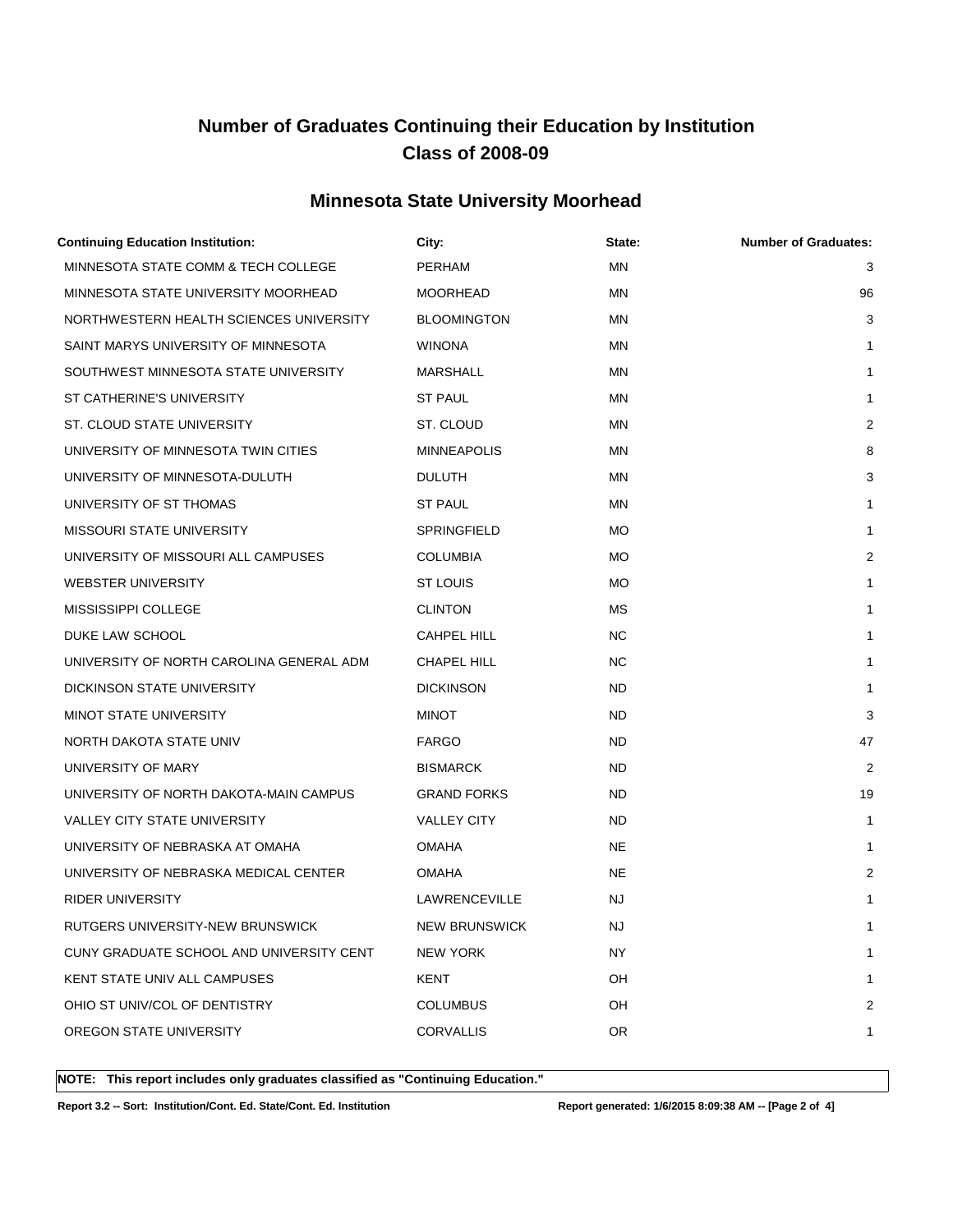### **Minnesota State University Moorhead**

| <b>Continuing Education Institution:</b>                     | City:                  | State:    | <b>Number of Graduates:</b> |
|--------------------------------------------------------------|------------------------|-----------|-----------------------------|
| <b>PACIFIC</b>                                               | <b>HILLSBORO</b>       | <b>OR</b> | 1                           |
| <b>PACIFIC UNIVERSITY</b>                                    | <b>FOREST GROVE</b>    | <b>OR</b> | $\overline{2}$              |
| <b>WILLAMETTE UNIVERSITY</b>                                 | <b>SALEM</b>           | <b>OR</b> | 1                           |
| UNIVERSITY OF SOUTH DAKOTA                                   | <b>VERMILLION</b>      | <b>SD</b> | $\overline{2}$              |
| UNIVERSITY OF MEMPHIS                                        | <b>MEMPHIS</b>         | <b>TN</b> | 1                           |
| UNIVERSITY OF TENNESSEE-KNOXVILLE                            | <b>KNOXVILLE</b>       | <b>TN</b> | 1                           |
| THE UNIVERSITY OF TEXAS MEDICAL BRANCH-G                     | <b>GALVESTON</b>       | <b>TX</b> | 2                           |
| UNIVERSITY OF UTAH                                           | <b>SALT LAKE CITY</b>  | UT        | 1                           |
| <b>LIBERTY UNIVERSITY</b>                                    | <b>LYNCHBURG</b>       | VA        | 1                           |
| UNIVERSITY OF VIRGINIA                                       | <b>CHARLOTTESVILLE</b> | <b>VA</b> | $\overline{2}$              |
| <b>VERMONT LAW SCHOOL</b>                                    | <b>SOUTH ROYALTON</b>  | <b>VT</b> | 1                           |
| UNIVERSITY OF WASHINGTON                                     | <b>SEATTLE</b>         | <b>WA</b> | 1                           |
| UNIVERSITY OF WISCONSIN-MADISON                              | <b>MADISON</b>         | WI        | 1                           |
| UNIVERSITY OF WISCONSIN-MILWAUKEE                            | <b>MILWAUKEE</b>       | WI        | $\overline{2}$              |
| <b>WCTC</b>                                                  | <b>WAUKESHA</b>        | WI        | 1                           |
| <b>Institution Name Not Given</b>                            |                        |           | 15                          |
| <b>Total Number of Graduates Continuing their Education:</b> |                        |           | 286                         |

**NOTE: This report includes only graduates classified as "Continuing Education."**